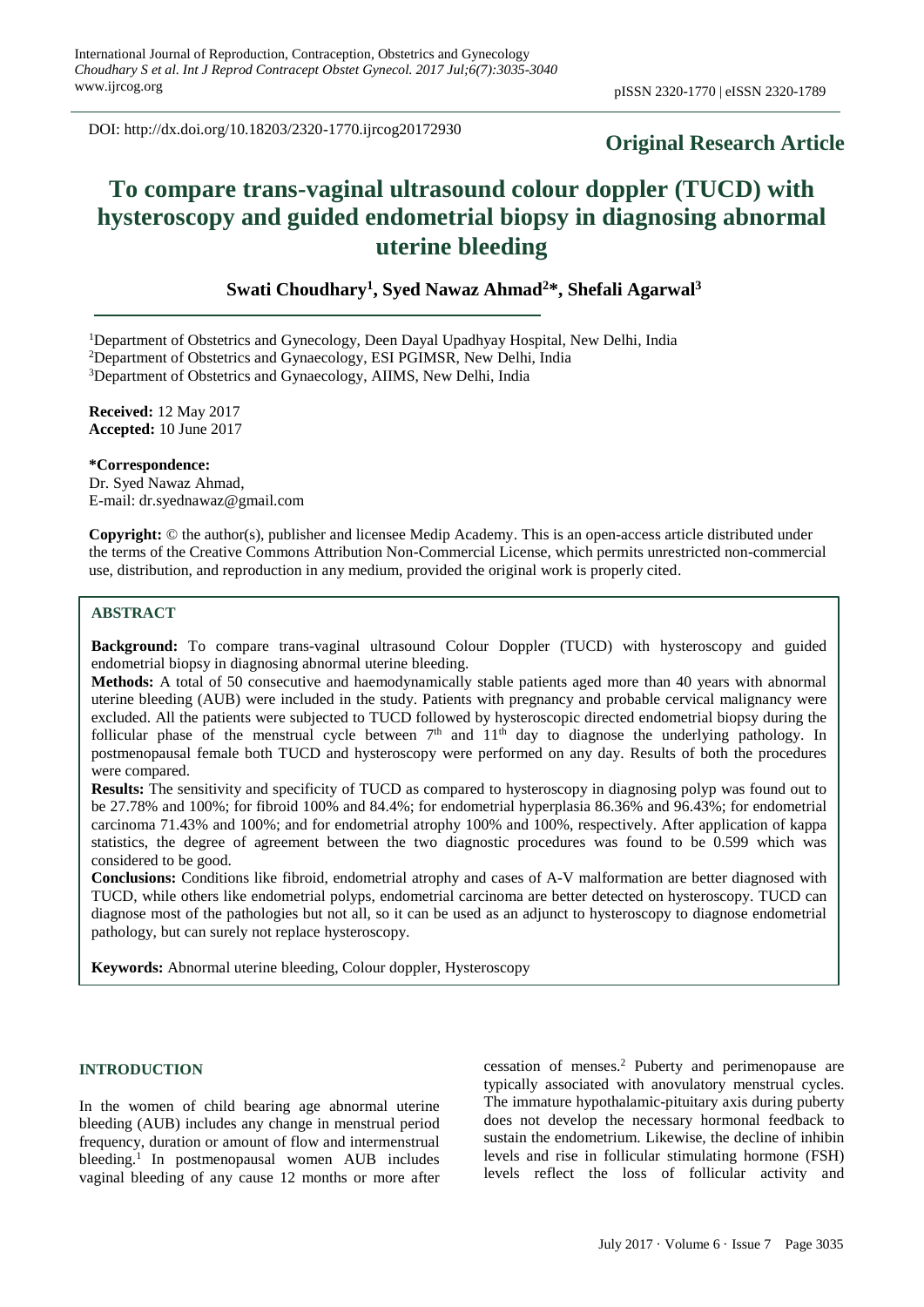competence as the perimenopausal transition sets in.<sup>3</sup> Broadly AUB has been categorised into ovulatory and anovulatory. Anovulatory bleeding is due to the failure of the development of corpus luteum and hence inadequate progesterone levels to sustain the endometrium whereas ovulatory AUB is due to some associated uterine pathology like polyp, endometrial hyperplasia, cancer, fibroid etc.

Abnormal bleeding is associated with an array of symptoms including heavy or prolonged menstrual flow, intermenstrual bleeding and frequent or delayed cycles. Women also experience social embarrassment, diminished quality of life, sexual compromise and loss of wages due to absence from work. Pain is not a common presenting symptom unless associated with passage of large blood clots.

Besides systemic, iatrogenic or age-related hormonal disharmony, an endometrial pathology (polyps, submucosal myomas, endometrial hyperplasia and endometrial carcinoma) should always be suspected. There is a battery of investigations to evaluate AUB including transvaginal ultrasound (TVUS), saline infusion sonography, hysteroscopy, transvaginal colour Doppler, MRI and endometrial biopsy. This study was intended to compare the diagnostic accuracies of transvaginal ultrasound with Colour Doppler (TUCD) and hysteroscopy with guided endometrial biopsy in AUB.

#### **METHODS**

This study was carried out in a teaching tertiary care hospital in New Delhi, India. Approval was taken from the Institutional Ethics Committee. The procedures followed were in accordance with the ethical standards of the responsible committee on human experimentation (institutional) and with the Helsinki Declaration of 1975 and revised in 2008. Fifty consecutive patients aged more than 40 years with AUB attending the outpatient clinic and willing for participation in the study were included after informed consent.

Patients with bleeding due to pregnancy complications, known cases of endometrial cancer, pelvic inflammatory diseases, suspected cervical malignancy, adenexal masses and haemodynamic instability were not included in the study cohort. A thorough work-up including historical review, general physical and systemic examination and various investigations to rule out systemic causes of AUB were carried out. All patients were subjected to TUCD during the follicular phase of the menstrual cycle between the  $7<sup>th</sup>$  and  $11<sup>th</sup>$  day using a 6.5MHz vaginal transducer (HDI 4000) equipped with colour and pulsed Doppler.

Endometrium was classified as normal or abnormal based on the endometrial thickness, average values of the pulsatility and resistivity indices of bilateral uterine arteries and the various lesions identified. After bleeding stopped, patients were subjected to hysteroscopic directed

endometrial biopsy on  $7<sup>th</sup>$  to  $11<sup>th</sup>$  day of menstrual cycle using 8mm operative hysteroscope. In postmenopausal females, both TUCD and hysteroscopy were performed on any planned day after bleeding stopped. Endometrial biopsy was taken with a biopsy needle. Endometrium was classified as normal or abnormal depending upon hysteroscopic findings and confirmed by histopathology.

# *Statistical analysis*

Statistical measures like sensitivity, specificity, positive predictive value (PPV), negative predictive value (NPV), false positive rate (FPR), false negative rate (FNR) were used. Kappa statistics was used to calculate the degree of agreement between the two diagnostic tools. [k< 0.4: poor agreement; k=0.4-0.75: good agreement; k>0.75: excellent agreement

# **RESULTS**

The mean age of study population was 47.04 years. The most common presenting complaint with which patients presented was found to be heavy menstrual bleeding (42%), followed by frequent heavy bleeding (18%). TUCD diagnosed endometrial pathology in 80% patients. (Figure 1).



#### **Figure 1: Pie diagram showing relative percentage of cases with some endometrial pathology as diagnosed by TUCD.**

Endometrial hyperplasia was the most common endometrial pathology detected by TUCD. Other findings that were found by Doppler are listed in Table 1.

The mean PI (pulsatility index) value was found out to be  $1.433 \pm 0.293$  while the mean RI (resistivity index) was found out to be  $0.534 \pm 0.0262$ . The mean endometrial thickness was  $12.792 \pm 5.9119$  mm (Table 2).

Hysteroscopic findings: Endometrial hyperplasia was the most common abnormality detected by hysteroscopic evaluation (24% of cases), followed by polyp alone and polyp along with hyperplasia. Two cases each of fibroid with endometrial hyperplasia, and polyp with suspected carcinoma endometrium were detected.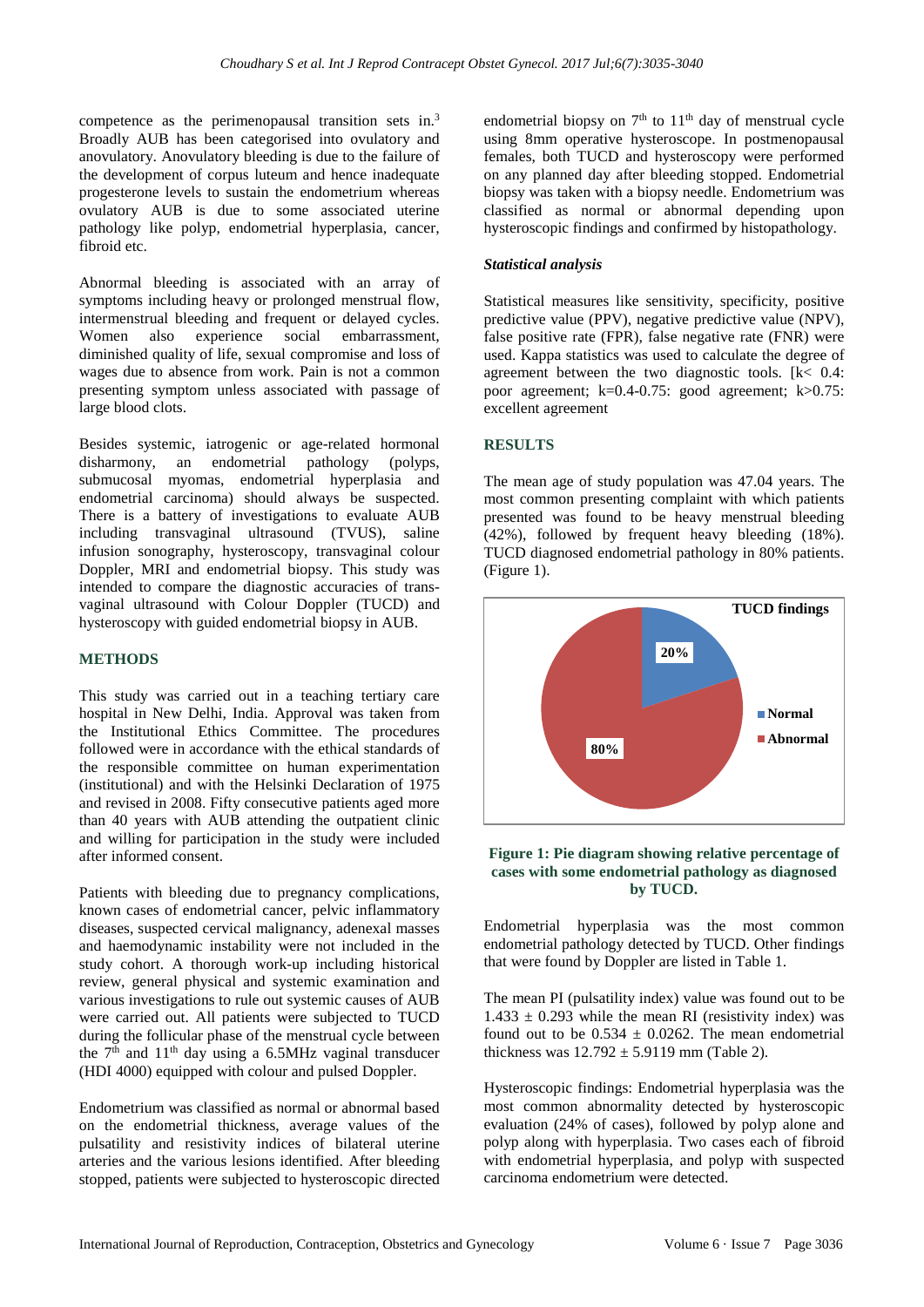#### **Table 1: TUCD findings in the study group.**

| <b>Colour Doppler finding</b>   | $F_{\text{requency}}(n)$ | $\frac{0}{0}$  |
|---------------------------------|--------------------------|----------------|
| Normal $(1)$                    | 10                       | 20             |
| Polyp $(2a)$                    | 4                        | 8              |
| Fibroid (2b)                    | 6                        | 12             |
| Endometrial hyperplasia<br>(2c) | 13                       | 26             |
| Endometrial carcinoma (2d)      | 5                        | 10             |
| Atrophic endometrium (2e)       |                          | 8              |
| A-V malformation (2f)           |                          | 2              |
| $2a+2c$                         |                          | $\mathfrak{D}$ |
| $2b+2c$                         | 6                        | 12             |
| Total                           | 50                       | 100            |

**Table 2: Pulsatility index, resistivity index and endometrial thickness as calculated by TUCD.**

|                  | <b>Pulsatility</b><br><b>Index (PI)</b> | <b>Resistivity</b><br><b>Index</b><br>(RI) | <b>Endometrial</b><br><b>Thickness</b><br>(ET) |
|------------------|-----------------------------------------|--------------------------------------------|------------------------------------------------|
| Frequency<br>(n) | 50                                      | 50                                         | 50                                             |
| Minimum<br>value | 1.09                                    | 0.47                                       | 2.0                                            |
| Maximum<br>value | 2.66                                    | 0.58                                       | 26.0                                           |
| Mean             | 1.4334                                  | 0.5344                                     | 12.792                                         |
| S.D.             | 0.29335                                 | 0.0262                                     | 5.9119                                         |
| Median           | 1.3550                                  | 0.54                                       | 12.8                                           |

Hysteroscopy could recognise some endometrial abnormality in 88% patients with AUB (Table 3). Colour Doppler indices associated with various hysteroscopic findings is shown in Table 4. As can be inferred from the table that fibroid and polyp exhibit a high resistance flow while as carcinoma endometrium shows a low resistance flow. Histopathology revealed simple endometrial hyperplasia as the commonest finding (38%) followed by secretory endometrium (34%). Endometrial carcinoma was diagnosed in 8% patients on histopathology (Figure 2).

Doppler results were compared to hysteroscopy, keeping hysteroscopic findings as gold standard. The sensitivity of TUCD in diagnosing endometrial polyp was almost 27% while its specificity was 100% with a positive predictive value (PPV) of 100% and negative predictive value (NPV) of 71.1%. The false positive rate (FPR) was 0%, while the false negative rate (FNR) 72.2%.

### **Table 3: Hysteroscopic examination findings in the study population.**

|                                 | <b>Frequency</b> $(n)$ | $\overline{\frac{0}{0}}$ |
|---------------------------------|------------------------|--------------------------|
| Normal $(1)$                    | 6                      | 12                       |
| Polyp $(2a)$                    | 8                      | 16                       |
| Fibroid (2b)                    | 3                      | 6                        |
| Endometrial hyperplasia<br>(2c) | 12                     | 24                       |
| Carcinoma endometrium<br>(2d)   | 5                      | 10                       |
| Atrophic endometrium (2e)       | 4                      | 8                        |
| A-V malformation (2f)           | 0                      | $\Omega$                 |
| $2a+2c$                         | 8                      | 16                       |
| $2a+2d$                         | $\overline{c}$         | 4                        |
| $2b+2c$                         | $\mathfrak{D}$         | 4                        |
| Total                           | 50                     | 100                      |

These observations showed that Colour Doppler could be used as a diagnostic tool for diagnosing polyps, but not as a screening tool. Sensitivity of Colour Doppler for diagnosing fibroids was 100%. Specificity, PPV and NPV were found out to be 84.4%, 41.67% and 100% respectively.

#### **Table 4: Colour doppler indices associated with various hysteroscopic findings.**

| <b>TUCD Indices</b> | <b>Patients with normal</b> Polyp<br>hysteroscopy                                                                                                                                                                               |                | <b>Fibroid</b> | <b>Endometrial</b><br>hyperplasia | <b>Carcinoma</b><br>endometrium | <b>Endometrial</b><br>atrophy |
|---------------------|---------------------------------------------------------------------------------------------------------------------------------------------------------------------------------------------------------------------------------|----------------|----------------|-----------------------------------|---------------------------------|-------------------------------|
| $PI^*$              | $1.25 + 1.09$                                                                                                                                                                                                                   | $1.39 + 0.22$  | $1.45 + 0.07$  | $1.27 + 0.18$                     | $1.29 + 0.06$                   | $2.16 \pm 0.36$               |
| $RI^*$              | $0.54 + 0.02$                                                                                                                                                                                                                   | $0.55 + 0.01$  | $0.56 + 0.01$  | $0.54 + 0.01$                     | $0.48 + 0.01$                   | $0.51 + 0.01$                 |
| $ET^*$              | $8.89 + 2.74$                                                                                                                                                                                                                   | $10.34 + 3.26$ | $7.63 + 0.85$  | $16.5 + 2.19$                     | $23.2 + 3.11$                   | $2.3 + 0.47$                  |
|                     | $\ast$ of order to the contract of the contract of the contract of the contract of the contract of the contract of the contract of the contract of the contract of the contract of the contract of the contract of the contract |                |                |                                   |                                 |                               |

\*PI: Pulsatility index, RI: Resistivity index, ET: Endometrial thickness

FPR and FNR were 15.6%, and 0% respectively. Extrapolation of these findings suggested that Colour Doppler could be used as a fairly good tool to diagnose as well as screen fibroids. The sensitivity and specificity found in case of endometrial hyperplasia were 86.36% and 96.43%, respectively. PPV and NPV were found out to be 95% and 90%, respectively. For detecting endometrial carcinoma, the sensitivity was found to be 71.43%, while, specificity was 100%. PPV was 100% and NPV was 95.5%. FPR was 0% and FNR 28.57%. From this it could be inferred that TUCD was a better technique to diagnose endometrial carcinoma but not that good a technique to screen for carcinoma, as many cases of carcinoma could go undetected by TUCD alone. The sensitivity, specificity, PPV and NPV of TUCD to diagnose endometrial atrophy were 100% each making it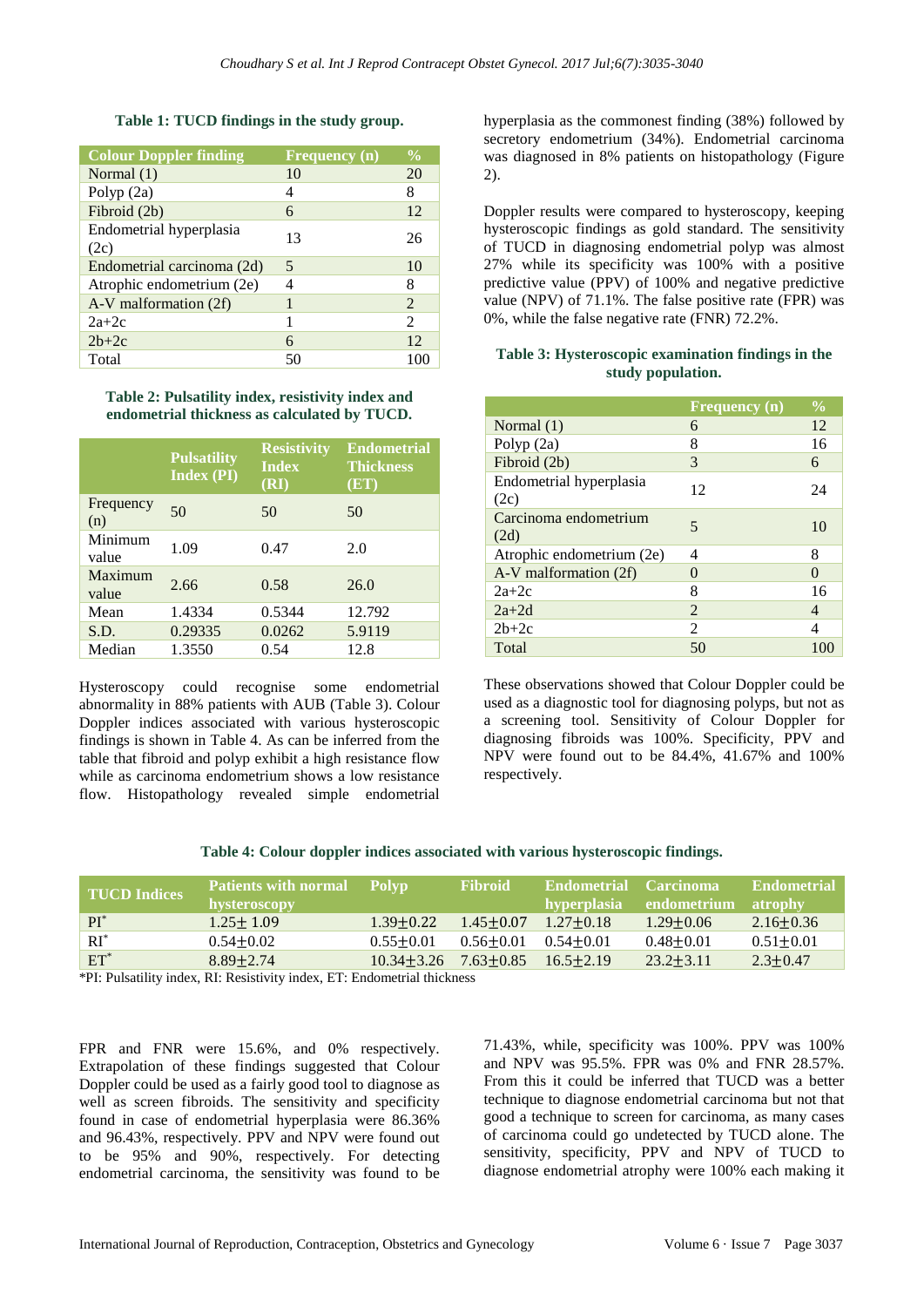as good a diagnostic and screening tool as hysteroscopy. FPR and FNR were 0% each in these cases.



**Figure 2: Histopathological findings of the endometrial biopsy.**

This value of kappa (k) came out to be 0.559 which signified a good agreement between the results of TUCD and hysteroscopy.

#### **DISCUSSION**

TUCD imaging facilitates the visualisation of small vessels in the utero-ovarian circulation and measurement of impedance to blood flow in this vascular tree. Hysteroscopy is considered as the gold standard technique for the evaluation of endometrial pathology for long.

In present study, the mean age of the participants was 47.0±6.2 years with only one third being literate. Majority of the participants were of  $3<sup>rd</sup>$  or more parity with only 2 nulliparous patients both of whom presented as post-menopausal bleeding and were eventually diagnosed as endometrial cancer which high lightened the fact that nulliparous women are at high risk for endometrial cancer.

In present study, most common symptom was heavy menstrual bleeding (42%) which was comparable to the study by Jaiswar et al in 2006 (40%).<sup>4</sup>

TUCD could diagnose endometrial polyp in 4 (8%) cases while on hysteroscopy polyp was demonstrated in 8 (16%) patients. The basic principle that leads to the diagnosis of polyp by TUCD is demonstration of a vascular pedicle. The use of power Doppler with better resolution may improve the diagnostic accuracy of TUCD for polyps.<sup>5</sup> Although our study demonstrated low resistance flow in malignant lesions but neither hysteroscopy nor TUCD can establish the benign or malignant nature of these polypoidal lesions. Our study results revealed that TUCD was a good diagnostic tool for polyps with 100% specificity but lacks the sensitivity to be used as a screening device as supported by the studies of Pascual A et al and Yela DA et al.<sup>6,7</sup>

TUCD picked up fibroid uterus in 12 cases out of which 6 patients had both fibroid and endometrial hyperplasia. Hysteroscopy could demonstrate only 5 cases of fibroid uterus out of which two cases were complicated by endometrial hyperplasia as well. It was found that hysteroscopy readily picked up the submucous myomas but could not diagnose intra-mural myomas except the large ones which distorted uterine cavity where their presence could be suspected. In a study by Farquhar C et al the diagnostic accuracy for submucous uterine fibroids was better by hysteroscopy and saline hysterosonography as compared to transvaginal ultrasonography. 8

Hysteroscopy comes with the added advantage of resection of the submucous fibroids in the same sitting.<sup>9,10</sup> While studying the blood flow patterns of the fibroids by TUCD a decrease in the impedance to the flow was observed in addition to a constant diastolic flow to the myoma. These findings were similar to the study by Kurjak A et al.<sup>11</sup>

TUCD demonstrated endometrial hyperplasia in 26% patients. The mean endometrial thickness recorded was 16.5±2.19. Hysteroscopy could prompt presence of hyperplastic endometrium in 24% patients. However, on histopathological examination endometrial hyperplasia was diagnosed in 50% patients. Ten percent patients were diagnosed to have atypical hyperplasia while the rest had simple hyperplastic endometrium. These findings suggested that although TUCD and hysteroscopy could diagnose endometrial hyperplasia, both lack accuracy and histopathology is necessary specially to diagnose the cases with atypical changes because of the associated risks of malignant transformation. As per the previous studies too it seems logical that a patient with AUB be subjected to non-invasive TUCD to know the endometrial thickness and colour flow patterns following which the patient can undergo hysteroscopy and directed biopsy, shall the need be felt. $6,12$ 

Present study found that TUCD was as good a screening and diagnostic tool for endometrial atrophy as hysteroscopy with a sensitivity, specificity, PPV, NPV of 100% each. Other international studies also show that endo-vaginal ultrasound is a fairly good tool for diagnosis of atrophic endometrium and that below a cut off limit of 5mm thick endometrium, the risk of malignancy being very low, endo-vaginal ultrasound may be the lone investigation needed.<sup>13</sup>

Uterine arteriovenous malformation constitutes a rare cause of refractory AUB. In our study, we came across one such case which was diagnosed by TUCD but hysteroscopy couldn't detect any abnormality. There are case reports in literature which highlight Colour Doppler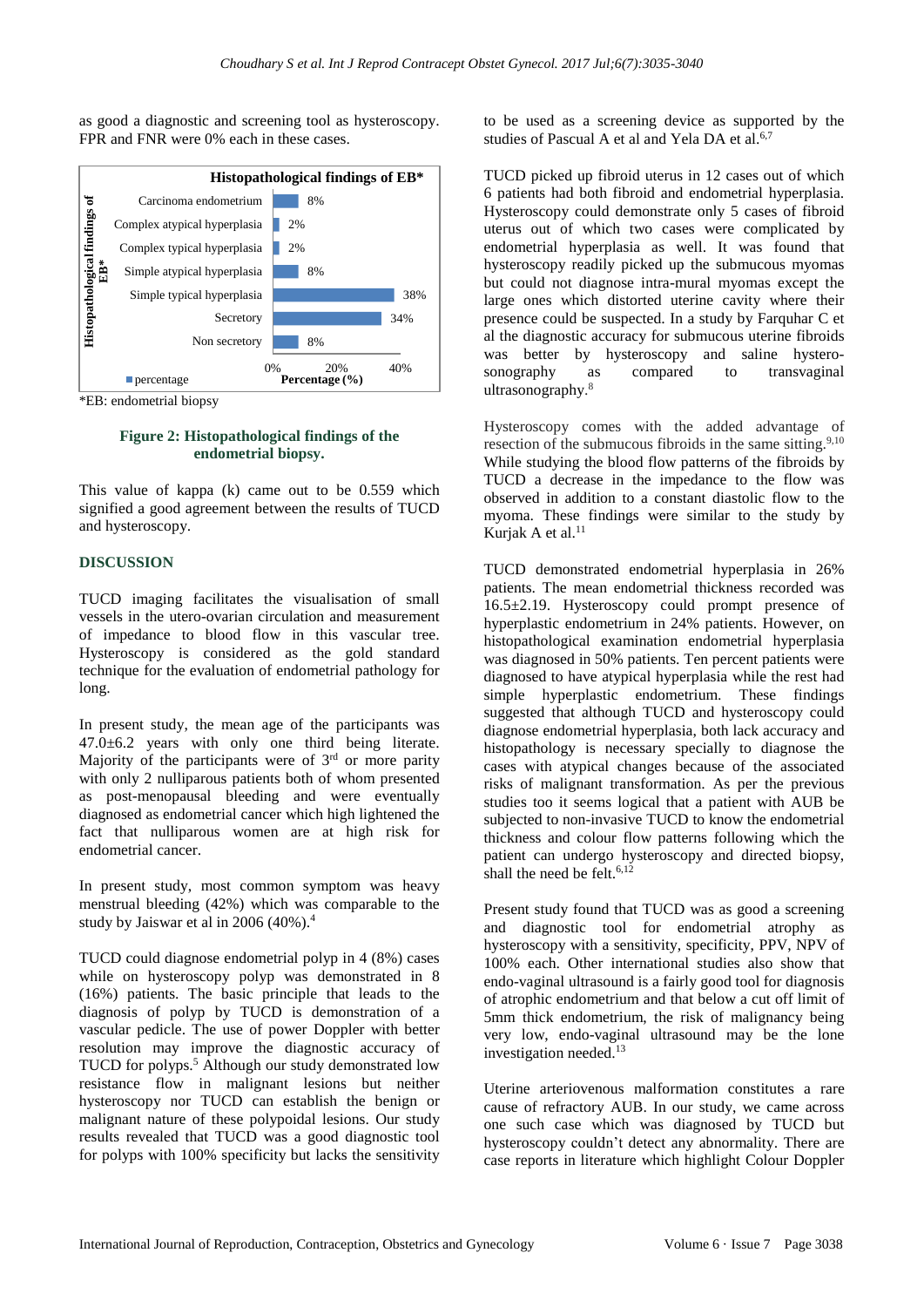as the primary non-invasive diagnostic test for arteriovenous malformations.14-16

Five cases of endometrial carcinoma were predicted by TUCD. All the cases exhibited a low resistance flow. The mean endometrial thickness in these cases was 23.2±3.11mm. Hysteroscopy also predicted the same number of cases but histopathology confirmed the diagnosis in only 4 cases. The fifth cases were diagnosed as complex hyperplasia with atypia. Although TUCD can diagnose endometrial carcinoma with a fair degree of accuracy, it can't be relied upon completely and can't be used as the sole screening tool keeping in mind the seriousness of the condition. Also, the study parameters like thickened endometrium and low resistance flow can also be seen in patients on hormone therapy or tamoxifen therapy for breast cancer. There have been research studies in the past which show that Colour Doppler ultrasound can predict malignant endometrial disease.<sup>5,17</sup> However, hysteroscopy and directed biopsy form the gold standard diagnostic modality in contemporary medicine.18,19 Although there were concerns regarding the spread of endometrial cancer by hysteroscopy, the ideology has been refuted by current research.<sup>20</sup>

#### **CONCLUSION**

Hysteroscopy is considered as the gold standard for the evaluation of endometrial pathology. On comparing Transvaginal Colour Doppler findings with those of hysteroscopy, it was observed that there was a good agreement between the results of the two techniques. Transvaginal Colour Doppler can also be used as fairly good investigation technique for the diagnosis endometrial pathology.

*Funding: No funding sources*

*Conflict of interest: None declared Ethical approval: The study was approved by the Institutional Ethics Committee*

#### **REFERENCES**

- 1. Livingstone M, Fraser IS. Mechanisms of abnormal uterine bleeding. Hum Reprod Update. 2002;8:60-7.
- 2. Lethaby A, Farquhar C, Sarkis A, Roberts H, Jepson R, Barlow D. Hormone replacement therapy in postmenopausal women: endometrial hyperplasia and irregular bleeding. Cochrane Database Syst Rev. 2003;(4):CD000402.
- 3. Bardley LD. Abnormal uterine bleeding. The Nurse Practitioner. 2005;30(10):38-49.
- 4. Jaiswar SP, Sachan R, Srivastava PK. A comparative diagnostic evaluation of hysteroscopy, transvaginal ultrasonography and histopathological examination in cases of abnormal uterine bleeding. J Obs Gynaecol India. 2006;56(3):240-3.
- 5. Alcazar JL, Castillo G, Minguez JA, Galan MJ. Endometrial blood flow mapping using transvaginal power Doppler sonography in women with

postmenopausal bleeding thickened endometrium. Ultrasound Obstet Gynecol. 2003;21:583-8.

- 6. Pascual A, Graupera B, Tresserra F, Ubeda A, Hereter L, Rodriguez I et al. Color Doppler transvaginal ultrasound for detecting intrauterine disorders in patients with abnormal uterine bleeding; Gynaecol Perinatol. 2005;14(4):157-60.
- 7. Yela DA, Ravacci SH, Monteiro IM, Pereira KC, Gabiatti JR. Comparative study of transvaginal sonography and outpatient hysteroscopy for detection of pathologic endometrial lesions in postmenopausal women. Rev Assoc Med Bras. 2009; 55(5):553-6.
- 8. Farquhar C, Ekeroma A, Furness S, Arroll B. A systematic review of transvaginal ultrasonography, sonohysterography and hysteroscopy for the investigation of abnormal uterine bleeding in premenopausal women. Acta obstetricia et gynecologica Scandinavica. 2003;82(6):493-504.
- 9. Neuwirth RS. Hysteroscopic management of symptomatic submucous fibroids. Obstetrics Gynecol. 1983;62(4):509-10.
- 10. Wamsteker K, Emanuel MH, de Kruif JH. Transcervical hysteroscopic resection of submucous fibroids for abnormal uterine bleeding: results regarding the degree of intramural extension. Obstetr Gynecol. 1993;82(5):736-40.
- 11. Kurjak A, Shalan H, Kupesic S, Predanic M, Zalud I, Breyer B, et al. Transvaginal color Doppler sonography in the assessment of pelvic tumor vascularity. Ultrasound in obstetrics gynecology: the official journal of the International Society of Ultrasound in Obstetr Gynecol. 1993;3(2):137-54.
- 12. Revel A, ShushanA. Investigation of infertile couple: hysteroscopy with endometrial biopsy is the gold standard investigation for abnormal uterine bleeding. Human Reprod. 2002;17:1947-9.
- 13. Gull B, Carlsson S, Karlsson B, Ylöstalo P, Milsom I, Granberg S. Transvaginal ultrasonography of the endometrium in women with postmenopausal bleeding: Is it always necessary to perform an endometrial biopsy? Am J Obstet Gynecol. 2000; 182:509-15.
- 14. Fleming H, Ostor AG, Pickel H, Fortune DW. Arteriovenous malformations of the uterus. Obstet Gynecol. 1989;73:209-14.
- 15. Flynn MK, Levine D. The noninvasive diagnosis and management of a uterine arteriovenous malformation. Obstet Gynecol. 1996;88(4.2):650-2.
- 16. Cura M, Martinez N, Cura A, Dalsaso TJ, Elmerhi F. Arteriovenous malformations of the uterus. Acta Radiol. 2009;50:823-9.
- 17. Epstein E, Skoog L, Isberg PE. An algorithm including results of gray-scale and power Doppler ultrasound examination to predict endometrial malignancy in women with postmenopausal bleeding. Ultrasound Obstet Gynecol. 2002;20:370- 6.
- 18. Zhu HL, Liang XD, Wang JL, Cui H, Wei LH. Hysteroscopy and directed biopsy in the diagnosis of